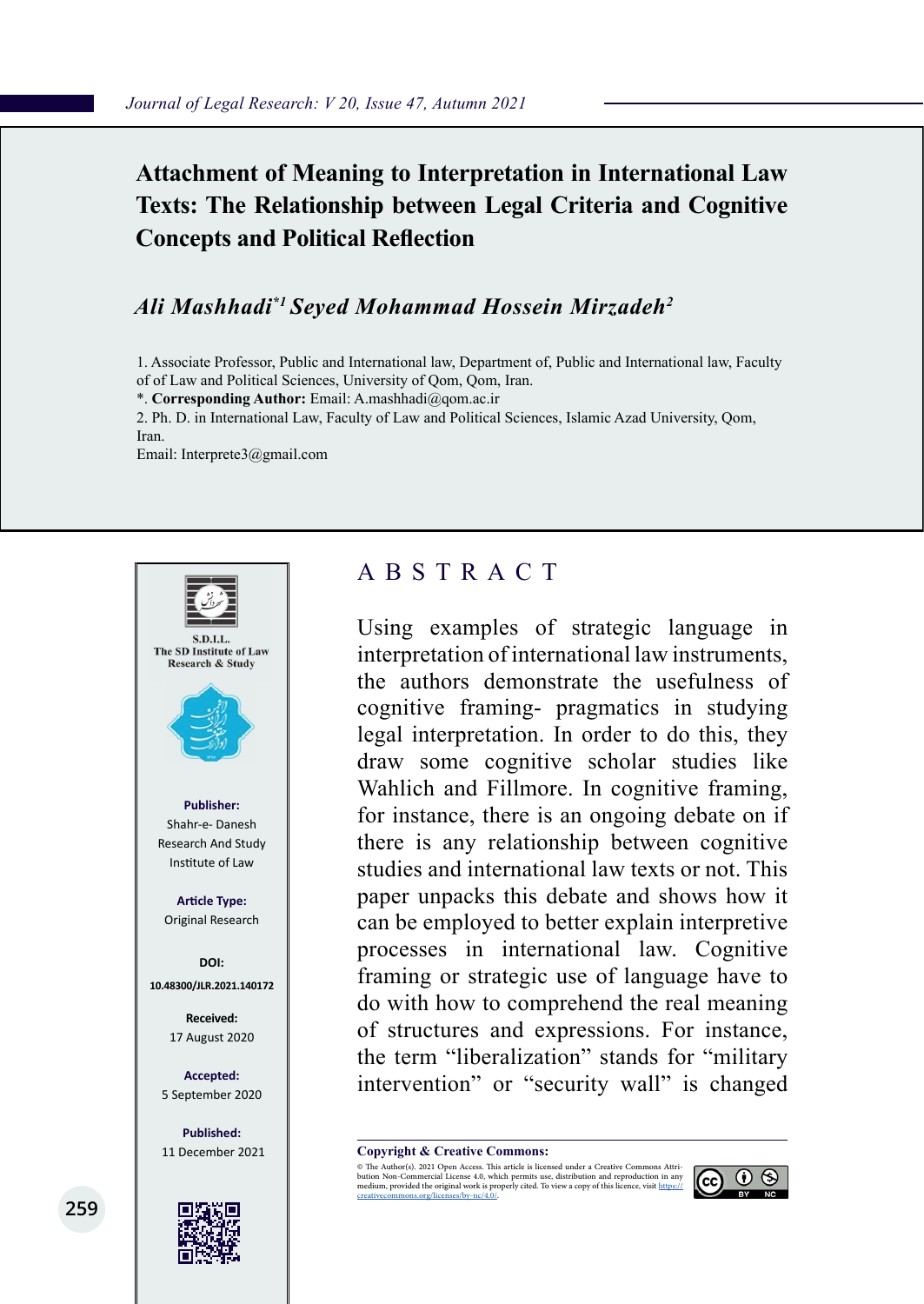by simply "wall" under how languages of international law are used. The strategic use of language shows that one government could play with interlocutors, choosing positive frames but using negative positions and ways. Examples of such situations are too much in international law instruments and here, the authors are to be define and clarify these situations by some practical examples.

**Keywords:** strategic language, cognitive framing, international law, interpretation, instrument and text.

Excerpted from the dissertation entitled "The Impact of Linguistic and Hermeneutic Theories on the Interpretation of International Legal Documents and Texts" Faculty of Humanities, Islamic Azad University, Qom Branch.

**Funding:** The author(s) received no financial support (funding, grants, sponsorship) for the research, authorship, and/or publication of this article.

### **Author contributions:**

Ali Mashhadi: Methodology, Data Curation, Supervision, Project administration

Seyed Mohammad Hossein Mirzadeh: Conceptualization, Formal analysis, Investigation, Resources, Writing - Original Draft, Writing - Review & Editing.

**Competing interests:** The authors declare that they have no competing interests.

### **Citation:**

**Mashhadi, Ali & Seyed Mohammad Hossein Mirzadeh "Attachment of Meaning to Interpretation in International Law Texts: The Relationship between Legal Criteria and Cognitive Concepts and Political Reflection" Journal of Legal Research 20, no. 47 (December 11, 2021): 259-275.**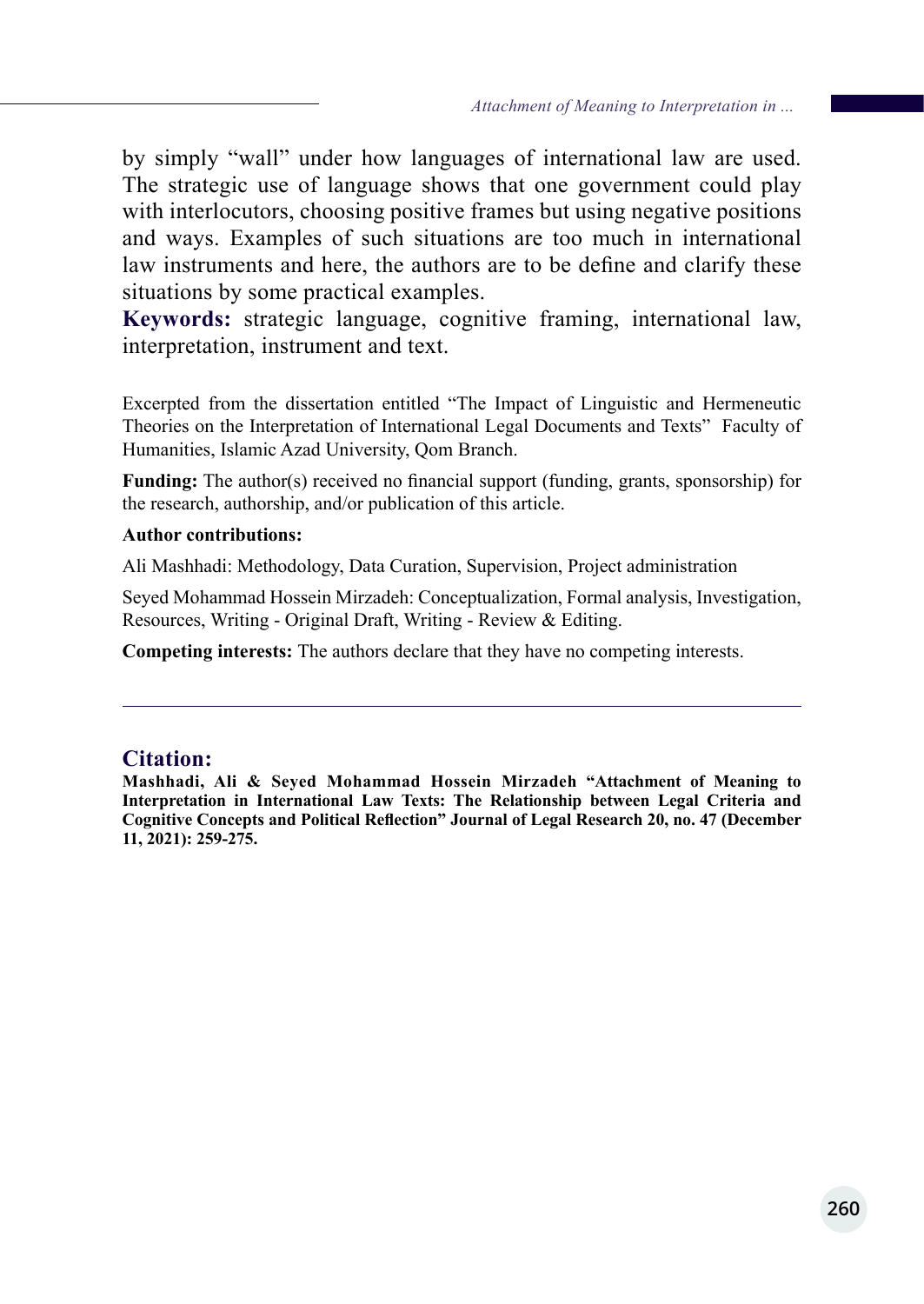### Extended Abstract

Using examples of strategic language in interpretation of international law instruments, the authors demonstrate the usefulness of cognitive framing- pragmatics in studying legal interpretation. In order to obtain this criteria, they draw some cognitive scholar studies like Wahlich and Fillmore. In cognitive framing, there is an ongoing debate on this aspect if there is any connection between cognitive studies and international law texts or not. This paper unpacks this debate and shows how it can be employed to better explanation an interpretive process in international law. Cognitive framing or, in some aspects, strategic usage of language have to do with how to comprehend the real meaning of structures and expressions. For instance, the term "liberization" stands for " military intervention" or "security wall" stands for "wall" under international law instruments. According to these types of studies, there are states which using these framing structures under cognitive complements, try to influence in the process of conclusion and interpretation of IL (international law). The main criteria by which we could evaluate the impact of linguistic- cognitive studies in international law language is that this type of language is used in some societies and is adhered to a sociological viewpoint of those countries. That is to say, every word or lexical unity in the source language is adhered to a cognitive usage. Therefore, when the international subjects (in public international law) are trying to ratify or accept a text, surely they have taken all of these aspects into account in order to impact seriously the other subjects of international law. In this regard, there arise some types of questions such as: who is producing an international law text? With what kind of mentality or viewpoint to the world order? And then, in what kind of language or communicative model is creating it? Are the words, lexical order and cognitive complements showing the real target of the speaker- writer or not? Surely when speaking about these ground, we could evaluate the sociological – cognitive impacts of such ideas and viewpoints. That is why we think that IL lawyers and subjects should try to create a justified- fair communicative model of international law in order to comply with all of the obligations. The official languages of international law which are English and French, for example, are produced and managed under sociological- cognitive circumstances. According to linguistic and cognitive investigations, a native user of these languages has a form of understanding and producing which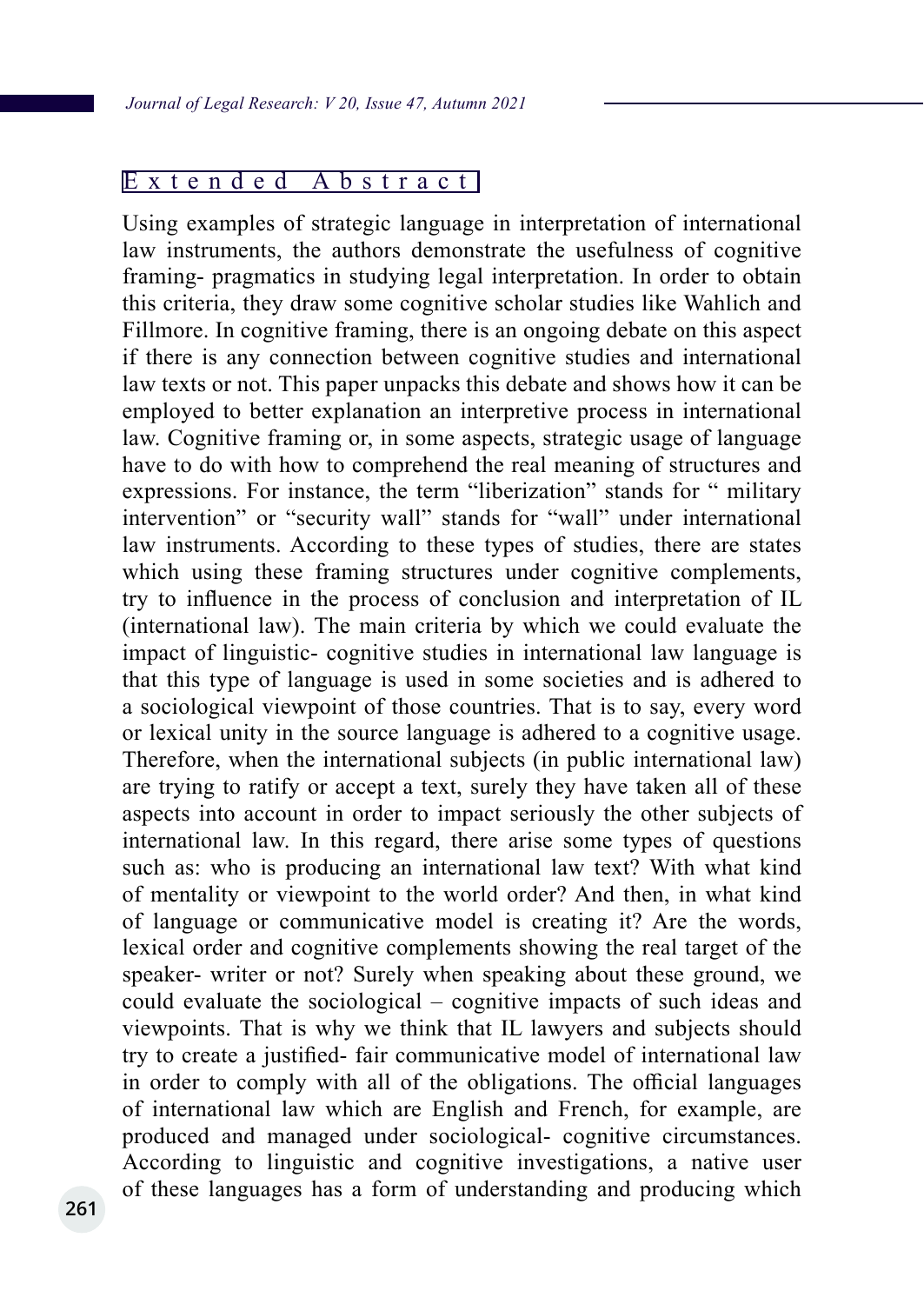cannot be necessarily the same which is shared by his/ her counterpart in Farsi or Arabic, as example. Another example which arises here is that how can we speak about "unification of norms" in international law while we do not have the same definition- understanding of phenomena? Trying to define phenomena in international law is not a simple thing especially because it has been discussed in ICJ in some border cases in Latin-American countries. That is to say, when we are speaking about "crime" does it have the same definition in sociological aspects in Farsi or we try to give just a literal meaning of that "phenomena"? So, in both phases, the creation and interpretation of this phenomena which is represented by a simple word (lexical unit) we can evaluate the difference which arises in translation into Farsi, just as an example. From all mentioned above, it is referred that it could be of usage if linguists, cognitivists and IL lawyers look for prove the existent relations between these aspects of study in order to be more clear for all of the parties in a treaty, convention or an ICJ court all of these for having justifiable orders and verdicts. As told before, this article is planning to give some definitions and examples in this regard in order to clarify the main idea of the necessity of inquiring IL language from different points of view, using both cognitive and linguistic models especially when trying to speak about concrete or abstract nouns. Abstract nouns, for instance, are like justice, human rights, humanity, terrorism and etc. which hardly could be defined correctly since they are different in one into another society according to linguistic- cognitive criteria, which surely have not been taken into account in international law language.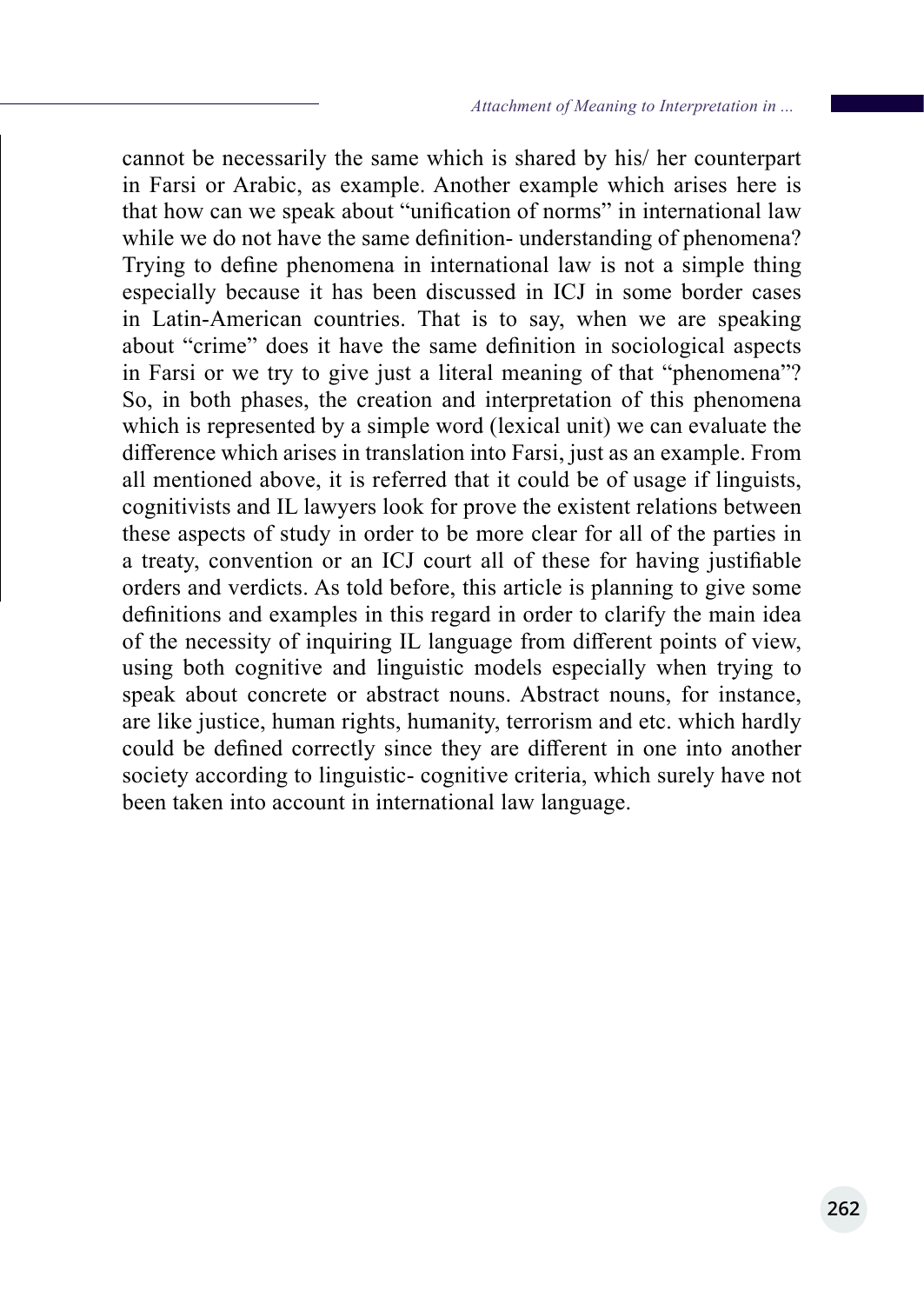**پیوســت »معنــا« بــه »تفســیر« در متــون حقــوق بینالملــل: نســبت معیارهـای حقوقـی بـا مفاهیـم شـناختی و انعـکاس سیاسـی**

**2 \*1 سید محمد حسین میرزاده علی مشهدی**

.1 دانشـیار حقـوق عمومـی و بینالملـل، گـروه حقـوق عمومـی و بینالملـل، دانشـکده حقـوق و علـوم سیاسـی، دانشـگاه قـم، قـم، ایـران. Email: A.mashhadi@qom.ac.ir **:مسئول نویسنده\***  .2 دکترای حقوق بینالملل، دانشکده علوم انسانی، دانشگاه آزاد اسالمی واحد قم، قم، ایران. Email: Interprete3@gmail.com



## **چکیده:**

بررســیها نشــان میدهــد کــه نســبتهای موجــود میــان متــن و ســند (زبــان) در حقــوق بین|لملــل بــا مؤلفههــای غیرحقوقــی ممکـن اسـت تفسـیر مقـررات و قواعـد حقوقـی بینالمللـی را متأثـر کننـد. کاربـردی بـودن سـاختارهای غیرحقوقـی )بهویـژه متمایـل بـه علومشـناختی) در مطالعـه تولیـد و تفسـیر متـون در حقـوق بین|لملـل نمایـان میشـود و از نظـر محققینـی همچـون فیلیمـور و واهلیـچ در ً ایــن راســتا، یقینــا معنــا و تفســیر متأثــر از آنهــا میشــوند. تبییــن نقـاط مشـترک میـان رویکردهـای حقوقـی، شـناختی و زبانشـناختی در تفسـیر یـک متـن در حقـوق بینالملـل حائـز اهمیـت اسـت کـه فراینـد بازگردانـدن »معنـا«، محـدود بـه لفـظ نمیشـود بلکـه فراتـر از آن، تابــع تحــوالت »ترجمــهای« اســت و همیــن امــر، احتمــال مداخلــه عناصــر غیرحقوقــی را افزایــش میدهــد. نتایــج حاصــل از ِ پژوهــش پیــش روی نشــان میدهــد کــه جهتدهیشــناختی ـ

کپیرایـت مقالـه در مجلـه پژوهشـهای حقوقـی نـزد نویسـنده )هـا( حفـظ مـی شـود. کلیـه مقاالتـی ـهای حقوقـی منتشـر مـی شـوند بـا دسترسـی آزاد هسـتند. مقـالات تحـت شـرایط شـوند مـی منتشـر Creative Commons Attribution Non-Commercial License 4.0 مجـوز کـه اجـازه اسـتفاده، توزیـع و تولیـد مثـل در هـر رسـانه ای را مـی دهـد، بـه شـرط آنکـه بـه مقاله اسـتناد شـود. جهـت اطالعـات بیشـتر میتوانیـد بـه صفحـه سیاسـتهای دسترسـی آزاد نشـریه مراجعـه کنیـد.

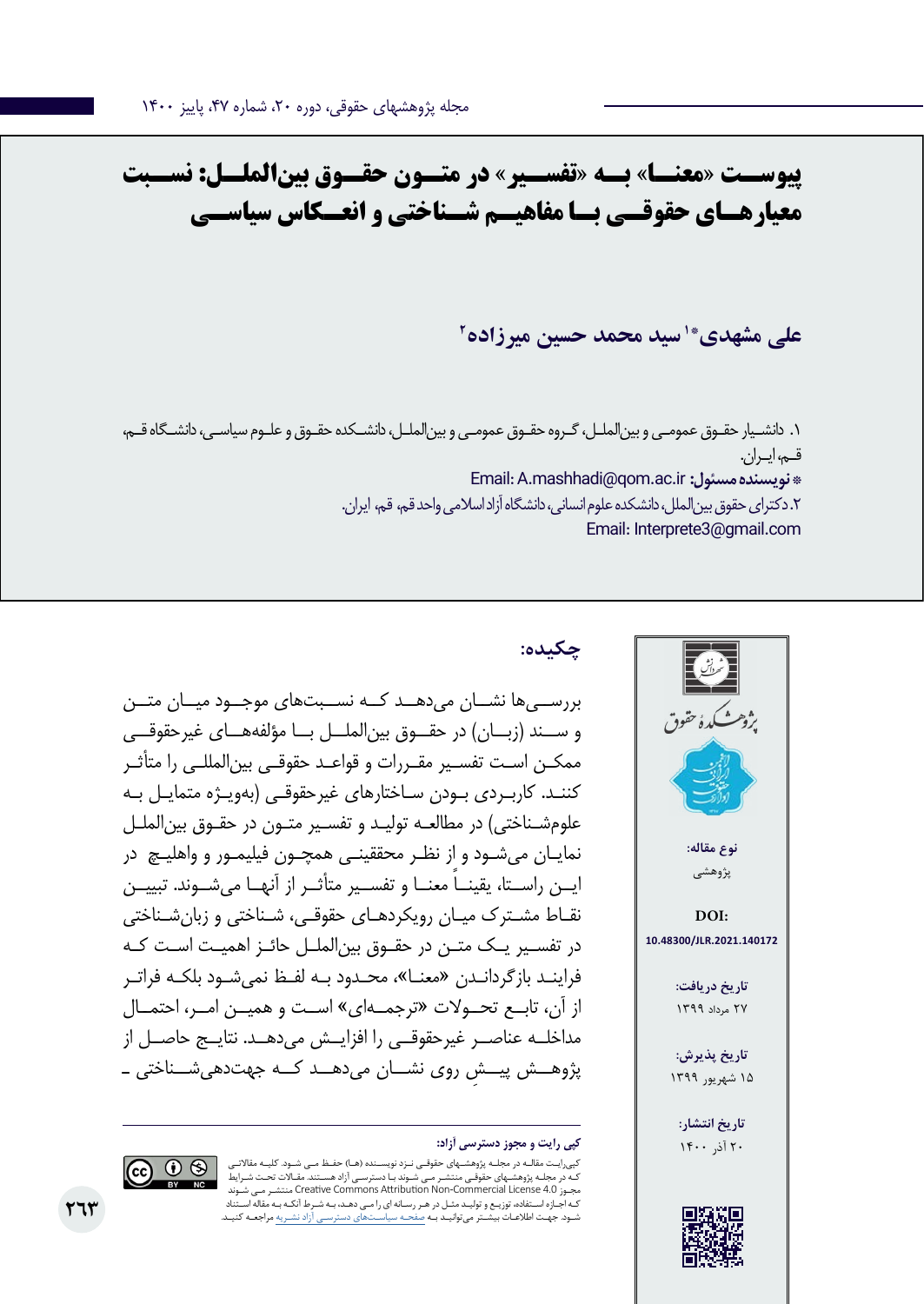زبانشــناختی بــه مقــررات و قواعــد حقوقــی بینالمللــی خــواه ـ ناخــواه پدیــدهای اســت کــه بــه وقــوع میپیونــدد و بالطبــع، تفســیر و تأویــل در ســند حقوقــی بینالمللــی را نیــز متأثــر میکنــد. در مقولــه کلیشــههای شــناختی، بهطــور نمونــه، بررســی میشــود کــه کلیشهشــناختی یــا فریــم چــه اثــری در شــکلگیری گفتمانهــا در حقــوق بینالملــل دارد و بــا ذکــر مصادیــق، بــه آثــار تفســیری آن پرداختــه میشــود.

### **کلیدواژهها:**

تفسیر، حقوق بینالملل، زبانشناسی، علومشناختی، کلیشهسازی ذهنی

بـر گرفتـه از پایاننامـه بـا عنـوان » تأثیـر نظریـات زبانشناسـی و هرمنوتیـک بـر تفسـیر اسـناد و متـون حقوقـی بین|لمللـی»، دانشـگاه آزاد اسـلامی واحـد قـم، دانشـکده علـوم انسـانی **حامی مالی:** این مقاله هیچ حامی مالی ندارد. **مشارکت نویسندگان:**  علی مشهدی: روششناسی، نظارت بر دادهها، نظارت، مدیریت پروژه. سید محمد حسین میرزاده: مفهومسازی، تحلیل، تحقیق و بررسی، منابع، نوشتن - پیشنویس اصلی، نوشتن - بررسی و ویرایش.

### **تعارض منافع:**

بنابر اظهار نویسندگان این مقاله تعارض منافع ندارد.

### **استناددهی:**

مشهدی، علی و سید محمد حسین میرزاده »پیوست »معنا« به »تفسیر« در متون حقوق بینالملل: نسبت معیارهای حقوقی با مفاهیم شناختی و انعکاس سیاسی». *مجله پژوهشهای حقوقی* ۲۰، ش. ۴۷ (۲۰ آذر  $.770.709$ :  $.709$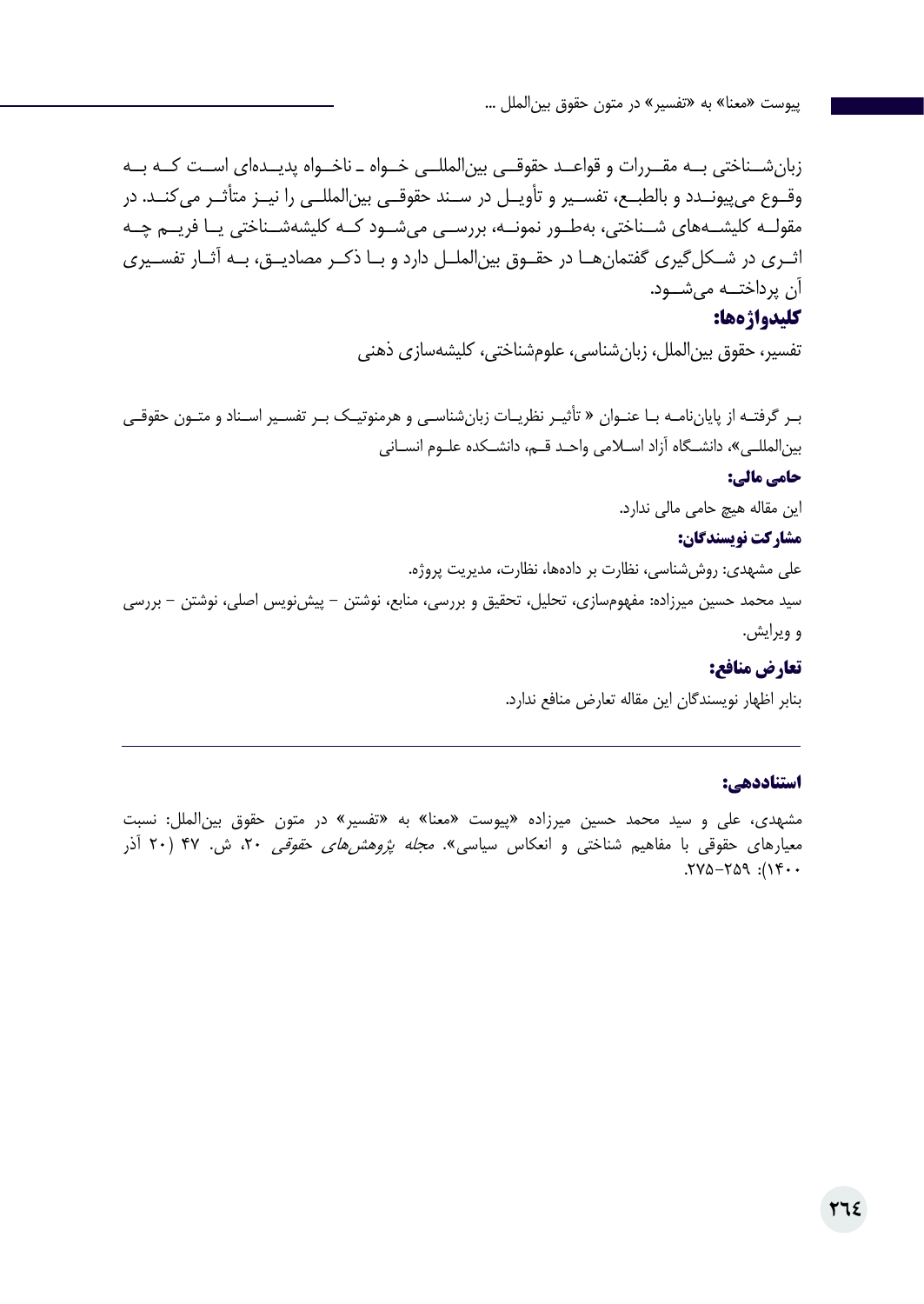ً اصوال تفسیر و تحلیل متن یا سند حقوقی بینالمللی را باید از منظرهای مختلف بررسی کرد؛ یعنی ً باید آگاه بود که چنین فرایندی را صرفا با اتکا بر فرضیات ابتدایی تفسیر نمیتوان انجام داد. آنگونه که واضح است، بناست حقوق بین|لملل گرهگشای مسائل بین|لمللی باشد` و از سوی دیگر، سازندگان زبان حقوق بینالملل دیوانها، مقامات مشورتی حقوقی و نهادهای دولتی هستند. بهطور نمونه، صحبت از »جنگ علیه ترور«، »سرکوب کردن تروریسم«، »عدالت«، »حقوق بشر« و ... امروزه بهنوعی تعیین داللتهایی برای عبارات مزبور است که تفسیر آن نیاز به شناخت بسیاری از عناصر گفتمانی، کالمی و غیرکالمی دارد تا بتوان مقصود متکلم یا ارائهدهندة آن را فهمید.

بهطور نمونه، در دوران جورج بوش عبارت »جنگ علیه ترور« تبدیل به یک اصطالح سیاسی ّم غیرممکن است و و حقوقی میشود حالآنکه محتویات درون آن بدون درنظر گرفتن مقصود متکل این مقصود متکلّم در زمان ریاست جمهوری بعدی یعنی اوباما رمزگشایی میشود:«شکنجه».<sup>۲</sup>

ابعاد شناختی را میتوان اثرگذار در نحوه قرائت و تفسیر یک سند حقوقی بینالمللی دانست. بهطور نمونه، استفاده از عبارات و اصطالحاتی که برآمده از فرهنگها و سنتها و عقاید هستند همراه میشوند با مفاهیمی که در اذهان مخاطبان مختص خود تصاویری ایجاد میکنند و بالطبع، این نگرش در تولید و انعقاد یک سند بینالمللی نیز اثرگذار می ً شود. مثال، »امنیت ملی« هرچند عبارتی است که از آن به "Security National"، "Seguridad Nacional"، الا من القومی، La Securite National و ... به زبان های دیگر تعبیر می شود و ترجمه تحتالفظی آن با موفقیت نسبی همراه است لیکن از بعد محتوایی و داللتهای ضمنی، زمینههای فلسفی، شناختی و رسانهای نیز مدنظر قرار میگیرد تا رویکردهای قاعده حقوقی بینالمللی تعیین شوند.

ازآنجاکه موفقیت در تفسیر یک سند یا معاهده در حقوق بینالملل از مؤلفههای اصلی فهم و تسلط بر مناسبات امروز در صحنه بینالمللی است، الزم است تا به تعریف و مصادیق مداخله مؤلفههای غیرحقوقی، همچون دانششناختی و سواد رسانهای در زمینه تفسیر متون در حقوق بینالملل پرداخته شود و با ذکر مصادیق کاربردی و مختصر، به اثبات وجود یک چنین رویکردی پرداخته شود.

**-1 پیشینه پژوهشی و مبانی بحث**

**مقدمه**

دانیکا سلسکویچ ّ (۱۹۷۸) در پژوهش خود تحت عنوان «ترجمه شفاهی کنفرانسهای بین|لمللی» دریافته است در هر زبانی از زبانهای رایج دنیا واژهها و عباراتی وجود دارد که قابلیت ترجمه

<sup>1.</sup> Tai-Heng *Cheng, When International Law Works: Realistic Idealism After 9/11 and the Global Recession* (Oxford: Oxford University Press, 2012), 4.

<sup>2.</sup> Martin Wahlisch, *Interpretation in International Law: Cognitive Frames of Interpretation in International Law* (Oxford: Oxford University Press, 2015), 331-351.

<sup>3.</sup> Danica Seleskovitxh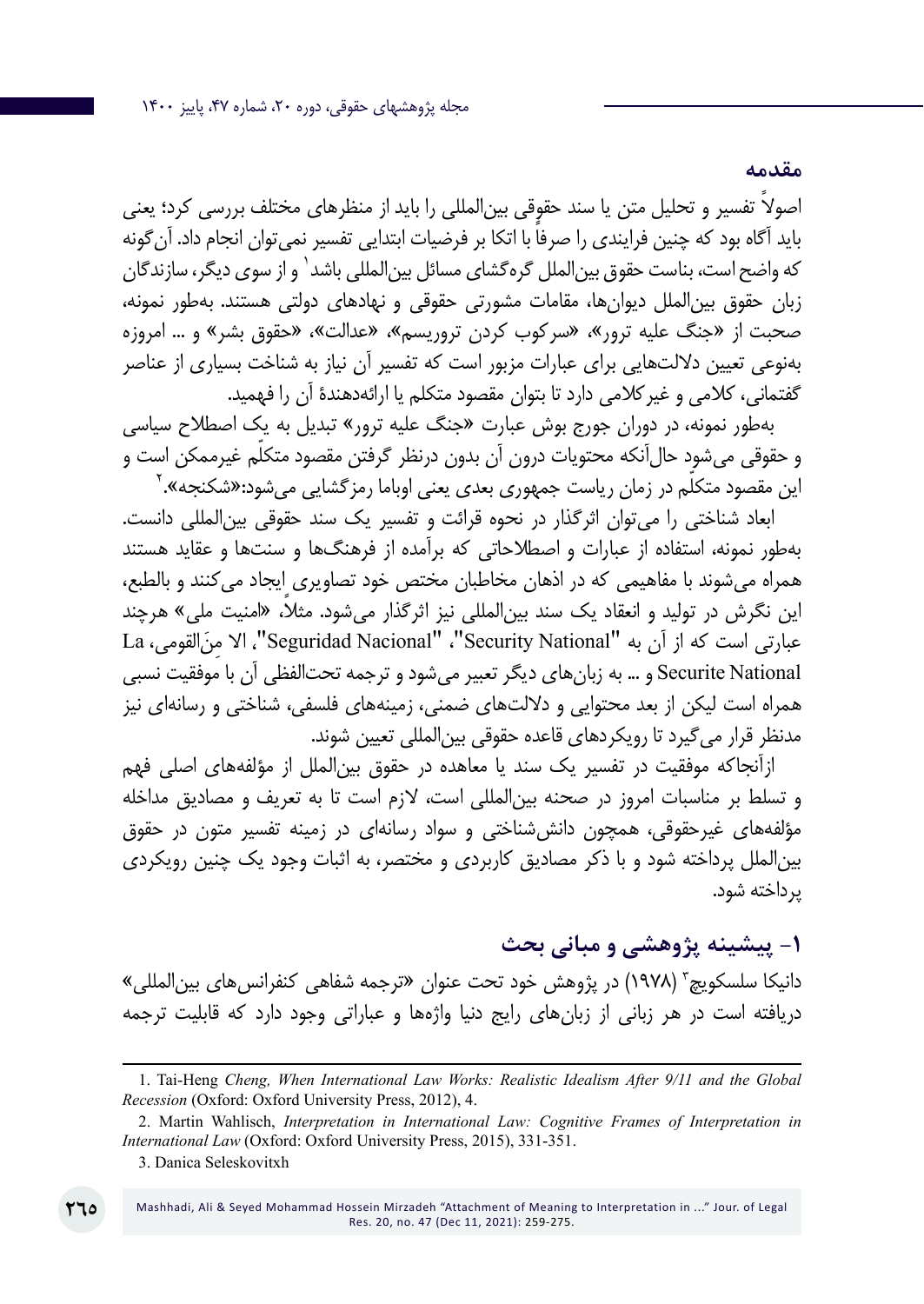تحتالفظی ندارند. به عقیده وی، برگرداندن یک واژه یا عبارت از زبانی به زبان دیگر بهویژه در فرایند ترجمه شفاهی که از آن به تفسیر ٔ یاد میشود، محصول فرایند سهوجهی گوش دادن (خواندن)، تحلیل کردن و تشریح کردن است. محل تالقی یافتههای زبانشناس و مترجم مزبور با دانش حقوق بینالملل، تبیینکننده نسبت میان دانش مطالعات شناختی ـ زبانشناختی با حقوق بینالملل است؛ یعنی ترجمه الفاظ، واژهها و عبارات از زبانی به زبان دیگر درجهت برقراری ارتباط سازنده و با لحاظ 5 این نکته که میان فرهنگ استفاده از واژهها در یک جامعه با ترجمه و انعکاس رسانهای آنها به مخاطبان جامعه دیگر، تمایز وجود دارد.

آندره آ بیانچی ٔ و همکاران (۲۰۱۵) در پژوهشی به «دخالت مؤلفههای شناختی ــ رسانهای در تفسیر سند و متن در حقوق بینالملل« پرداختهاند. در اثر حدوداً 500 صفحهای مزبور که حاصل تالش جمعی از نویسندگان علوم شناختی و حقوق بینالملل است، بحث میشود که تفسیر در حقوق بین|لملل متأثر از مؤلفههای شناختی ـ رسانهای نیز هست و صرفا فهم حقوق دان بر مبنای اطلاعات حقوقی گرهگشا نیست و برای اثبات این مهم نیز مصادیق روشنی ارائه میکنند. بهطور نمونه، فیلیپ آلوت<sup>۷</sup> ادعا می کند که یک معاهده را باید «یک عدم¤وافق» دانست که به «واژههای نوشتهشده» تنزل پیدا می کند؛ هرچند که خلاف آن نیز وجود داشته باشد. بر اساس اثر مزبور، بحث از تفسیر سند در حقوق بینالملل بدون درنظر گرفتن مؤلفههای حاکم بر مطالعات شناختی و نحوه انعکاس آنها در رسانهها به نتیجهای منتج نمیشود چون تفسیر، به بازی شبیه است که بازیگران بر اساس راهبردها، قدرت و قواعدی که در دست دارند تالش میکنند بیشترین نفع را از آن خود کنند.

جنیفر اسمولکا<sup>۸</sup> و بندیکت پیرکر<sup>۹</sup> در سلسله مقالاتی میان سالهای ۲۰۱۶ و ۲۰۱۷ اینگونه مدعی شدند که تفسیر در حقوق بینالملل را باید با لحاظ ابعادشناختی زبانشناسی یعنی پراگماتیک پیگیری نمود. آنها با استناد به آراء پائول گرایس و اسپربر و ویلسون، بحث می کنند که بُعد شناختی زبان را باید در تفسیر سند در حقوق بینالملل دخیل دانست و از آنها بهره برد. این دو محقق در صدد تبیین جایگاه ارتباط محور و شناخت محور زبان با دانش حقوق بینالملل هستند و برخاسته از نظر آقای یولف لیندرفالک<sup>۱۰</sup> (۲۰۰۶) سعی دارند نسبتهای میان مرجع لفظی از زمان تولید آن را با لحظه تفسیر آن تطبیق دهند و ازاینرو، تفسیر در لحظه انعقاد سند با تفسیر در لحظه تفسیر سند را دو مقوله مجزا اما بههمپیوسته تلقی می کنند.

بهنظر میرسد نائل آمدن به یک یافته متقن نسبت به چگونگی تفسیر سند و متن در حقوق بینالملل برگرفته از پژوهشهای پیشین مرتبط با این اثر منوط به واکاوی عناصر غیرحقوقی و

- 7. Philippe Alot
- 8. Jenifer Smolka
- 9. Benedict Pirker
- 10. Ulf Linderfalk

<sup>4.</sup> Interpretation

۵. سیدمحمدحسین میرزاده، *ترجمه شفاهی کنفرانسهای بین المللی* (تهران: انتشارات جنگل جاودانه)، ۱۳۹۷. 6. Andrea Bianchi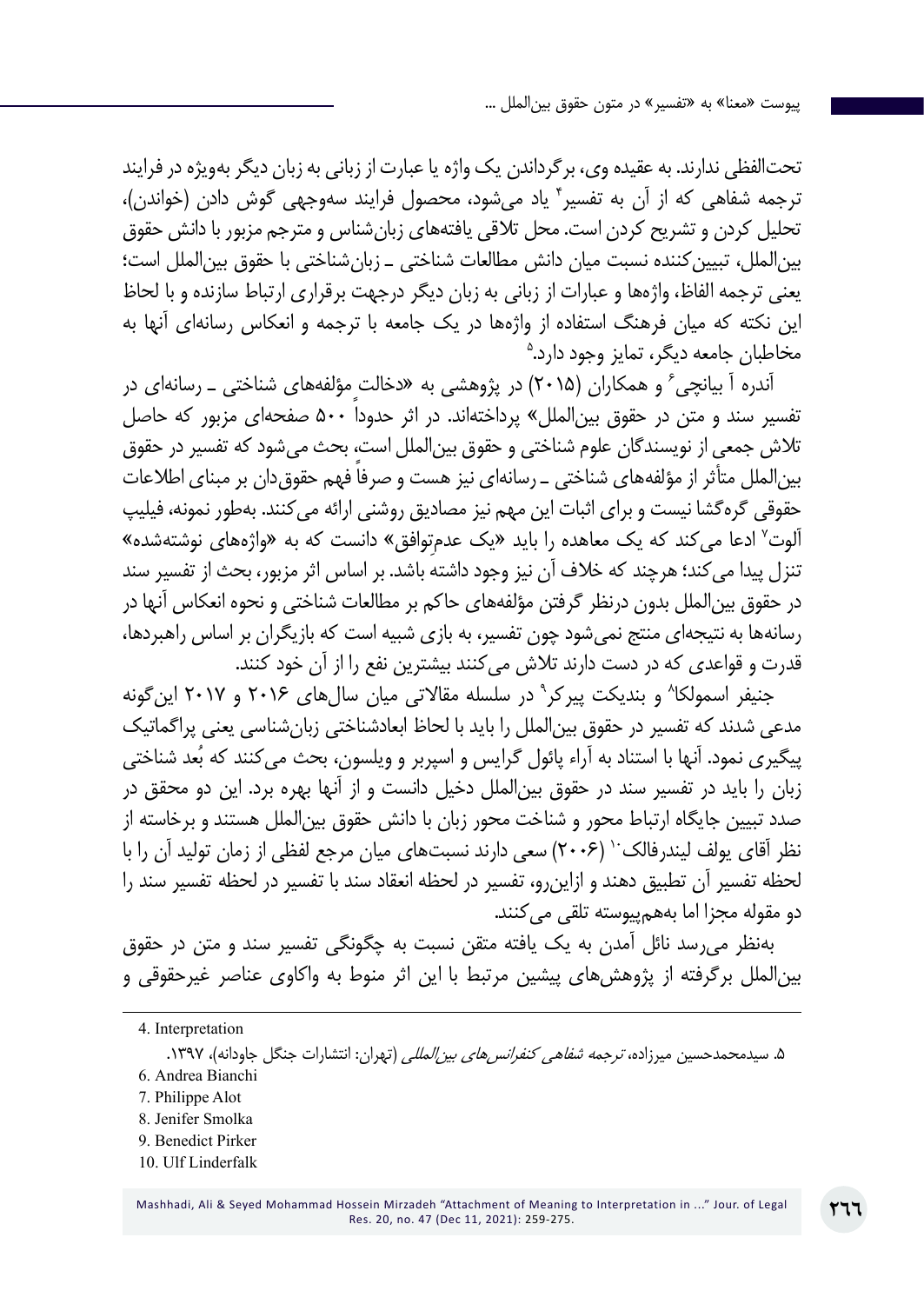مجله پژوهشهای حقوقی، دوره ،20 شماره ،47 پاییز 1400

محاسبه میزان دخالت آنها در فرایند تفسیر سند است و کلیدواژههای آن نیز متشکل هستند از دو عنصر «زبان» و «نحوه قرارگیری و انعکاس مفاهیم و معانی» که همگی در تفسیر متن بین|لمللی دخیل هستند.

**-2 دخالت عناصر غیرحقوقی )شناختی( در شکلگیری رویکرد تفسیر اسناد** در بسیاری از موارد مشاهده میشود که سیاستمداران، دیپلماتها و حقوقدانان بینالمللی از »دستهای نامرئی« برای رسیدن به اغراض خود بهرهمند میشوند. ازاینروست که از عبارت »زبان با اهداف راهبردی» یاد می شود؛ یعنی تصمیمات آگاهانهای اتخاذ شده است تا به روش های زبانی مختلف، آنها را به سمت هدف و غرض خود رهنمون سازد11. درواقع منظور از این نوع انعکاس وقایع، ایجاد ذهنیتهای جدید یا جایگزین کردن ذهنیتهای جدید بهجای ذهنیتهای قدیمی است. در یک چنین مواقعی، مفسر ناخودآگاه نسبت به اقدامات و کنشگریهای واضع یا نویسنده اقناع یا توجیه می شود چون برخوردار از مجموعهای از استدلال هاست." از نمونههای نوع زبانی که در حوزهٔ اغراض راهبردی دولتها، حاکمیتها و سازمانهای بینالمللی یاد میشود میتوان به »حمایت بشردوستانه از غیرنظامیان« یاد کرد که در طول جنگ، با این عنوان جرایم دیگری ارتکابمییابد. یا »قتلعام« در طول اقدامات نظامی در زمان موردِ نیاز که به «حمایت از کشور یک فرد در راستای حفظ صلح»<br>یاد می شود.<sup>۱۲</sup>

یعنی بنا، بر این است تا به اقدامات عینی، ذهنی و کنشهای راهبردی در راستای منافع عناوینی اطالق شود و ضمن جلب رضایت مفسرین و تودة مردم، اغراض حیاتی مرتبط با منافع نیز تأمین شود. رویکردی که مثال آن را میتوان در مداخالت نظامی و غیرنظامی دولتها در خاک دولتهای دیگر ِ مشاهده کرد. درمورد قضایای رواندا نیز یک چنین انعکاسی با هدف تغییر معادالت مورد استفاده قرار میگیرد، جایی که عدهای از آن تحت عنوان »جنگ داخلی« و عدهای دیگر تحت عنوان »بحران«، »رنجهای بشری«، »نسل زدایی«، »کشتار و قتلعام«، »وضع اضطراری حقوق بشر« و... یاد می کنند حال آنکه منازعات قومی و نژادی دخیل در ماجرا بوده است.<sup>۱۴</sup>

لذا اینگونه میتوان نتیجهگیری کرد که هدف غایی زبان با اهداف شناختی این است که مخاطب و مفسر را به سمت منافعی سوق دهد که از پیش برای آنها برنامهریزی شده است و تصمیم ً او را متأثر کند؛ یعنی اصوال واضع و تنظیمکنندة آن زبان در پس عبارات و الفاظ، برای خود منافع و

14. Melissa Labonte, H*uman Rights and Humanitarian Norms, Strategic Framing, and Intervention: Lessons for Responsibility to Protect,* (London: Routledge, 2013), 119.

<sup>11.,</sup> Ray Loveridge, "Institutional Theory," in *The Oxford Handbook of Strategy*, Ed. David Faulkner and Andrew Cmpbell (Oxford: Oxford University Press , 2006), 138

<sup>12.</sup> Sarah Kaplan, "Framing Contests: Strategy Making Under Uncertainty," *Organization Science*, 19(5) (2008): 729-752.

<sup>13.</sup> E. Estuar and the others, "Perspectives on Invasion in South and Southeast Asia," in *International Handbook of War*, Eds. Kathleen Malley- Marrison, Andrea Mercurio and Gabriel Twose.(New York: Springer, 2013), 469.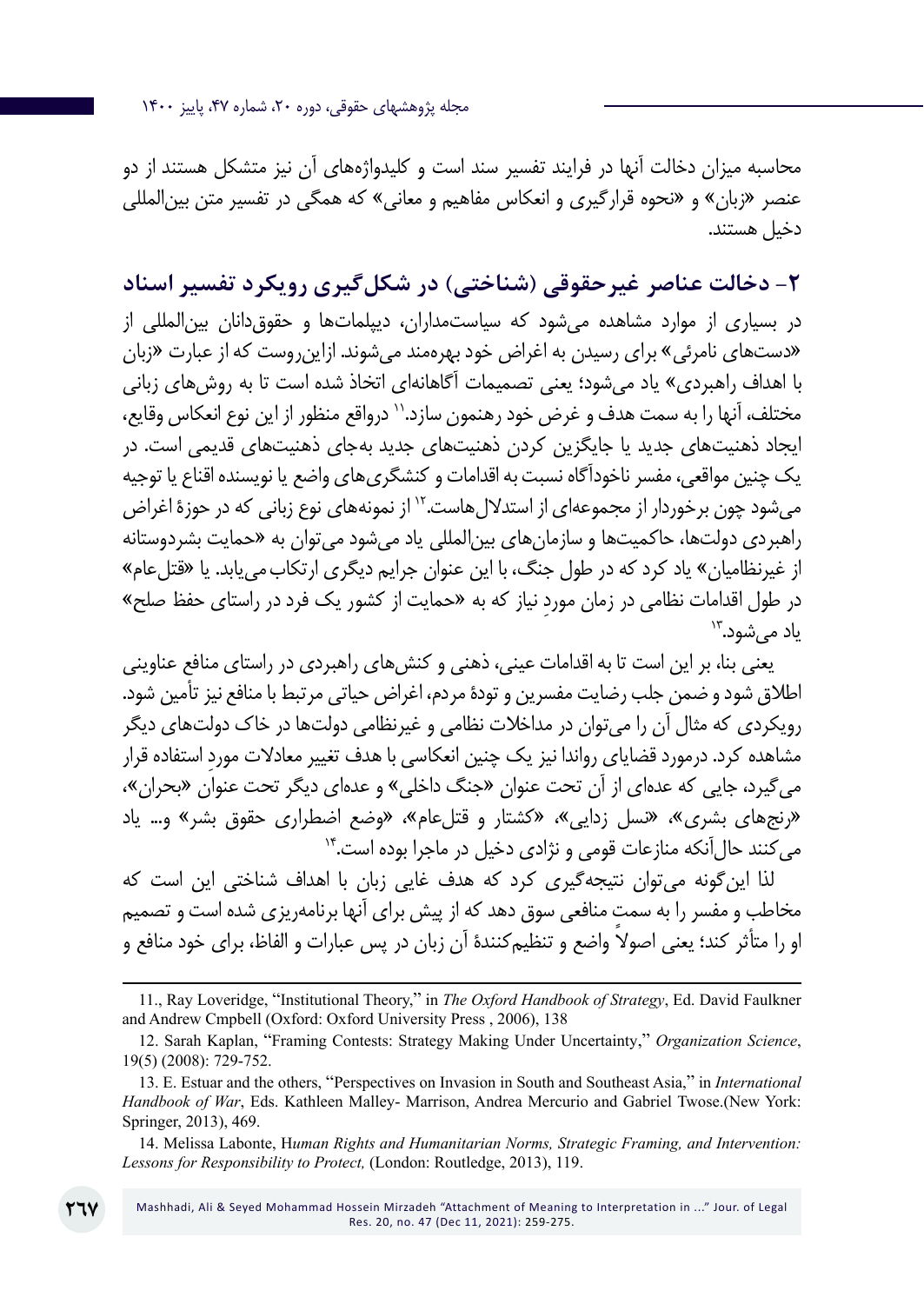فوایدی را درنظر گرفته است که مفسر و مخاطب آن هم ناآگاهانه یا ناخودآگاه با جهتگیریهای آن همراه میشود. واضح است که یک چنین معادلهای درمورد زبان حقوق بینالملل نیز صدق کند؛ یعنی واضع یا منعکس کننده وقایع، تأملی شناختی نسبت به وقایع داشته است و زبان حقوق بین|لملل را با روش رسانهای منتقل میکند تا تفاسیر و تصمیمها را متأثر از نفوذ خود کند.

## **-1-2 تفسیر شناختی حقوق بینالملل**

در سالهای اخیر، جامعهشناسان بر این عقیده استوار شدهاند که اعمال نظریات مربوط به »کلیشههای شناختی» را باید در سیاق حقوق بهویژه تفسیر اسناد و متون حقوقی درنظر گرفت.<sup>۱۵</sup> به عقیده این عده از نظریهپردازان، در فرایندهای ارتباطی، از میان احتماالت فراوان، آن دستهای برگزیده میشوند که ِ مورد رضایت آنها هستند و همگی در یک راستا عمل میکنند. به دیگر سخن، »بناست این دسته از اطلاعات برای ارتباطات به فرد کمک کنند تا جایگزینِ ها را نیز مورد ارزیابی قرار دهند».<sup>۱۶</sup> معمولا نقطة آغازین را »فروض معمول و رایج« تشکیل میدهند که گزینش آنها آشکارا صورت نمیگیرد.

از منظر لوهمان، گزارهها در حقوق بهنحوی باید تعیین شوند که احتماالت را بتوان در آن دخیل دانست. امری که میتوان آن را در تصمیمات نیز درنظر گرفت؛ یعنی میان معانی ذهنی که مفسرین یک متن حقوقی ارائه میدهند و خاصیت قاعدهمندی حقوق تعارضی به وجود نمیآید. از جمیع نظرات فوق اینگونه برمیآید که زبان حقوق بینالملل را میتوان از یک منظر جامعهشناختی نیز نگریست؛ جایی که تفسیر متن حقوقی همراه میشود با لحاظ وقایع جامعهشناختی هر جامعه و مبتنی است بر رویدادهای عینی که رخ میدهند لیکن نقش رسانه آنجایی نمود پیدا میکند که بناست روش یا کانال ارتباطی میان واضع قوانین و وقایع در حقوق بینالملل و مفسیرین و مخاطبین آن باشد. اینجا واضع قواعد و متون حقوق بینالملل به زبانهای غیرفارسی تکلم میکند و مینویسد و آن را به زبانهای غیرفارسی هم منعکس میکند؛ یعنی کانال ارتباطی میان فرستنده ـ گیرنده پیام، برخوردار از وجه مشترک نیست که همین امر بر صعوبت تفسیر نیز میافزاید.

**-2-2 زبانشناسی شناختی حقوق بینالملل**

از منظر علوم شناختی می توان این گونه ارزیابی کرد که اصولاً تفسیر گزارهها و زبان دستوری ــ تجویزی حقوق بهویژه حقوق بینالملل را بتوان بدون محدودیت و بنابر نگرشها و شناختها تفسیر ِ کرد؛ یعنی زبانی که در متن مورد استفادة نویسنده قرار گرفته است با هدف و غرض خاص همراه است و میتوان بنابر دانش فرضی و شناختی برای تفسیر آن نیز اقدام نمود. بهطور نمونه، برای ارائة مثالی از زبان ممزوج با رویکردهای شناختی ـ رسانهای در کالم بکر، میتوان به »مجاورت« در ازای

<sup>15.</sup> Piet Strydom, "Contemporary European Cognitive Social Theory," in Handbook of Contemporary European Social Theory, Ed. Gerald Delanty (London: Routledge, 2013), 218.

<sup>16.</sup> Niklas Luhman, *Law as a Social System*, (Oxford: Oxford Socio-Legal Studies, 2004), 31.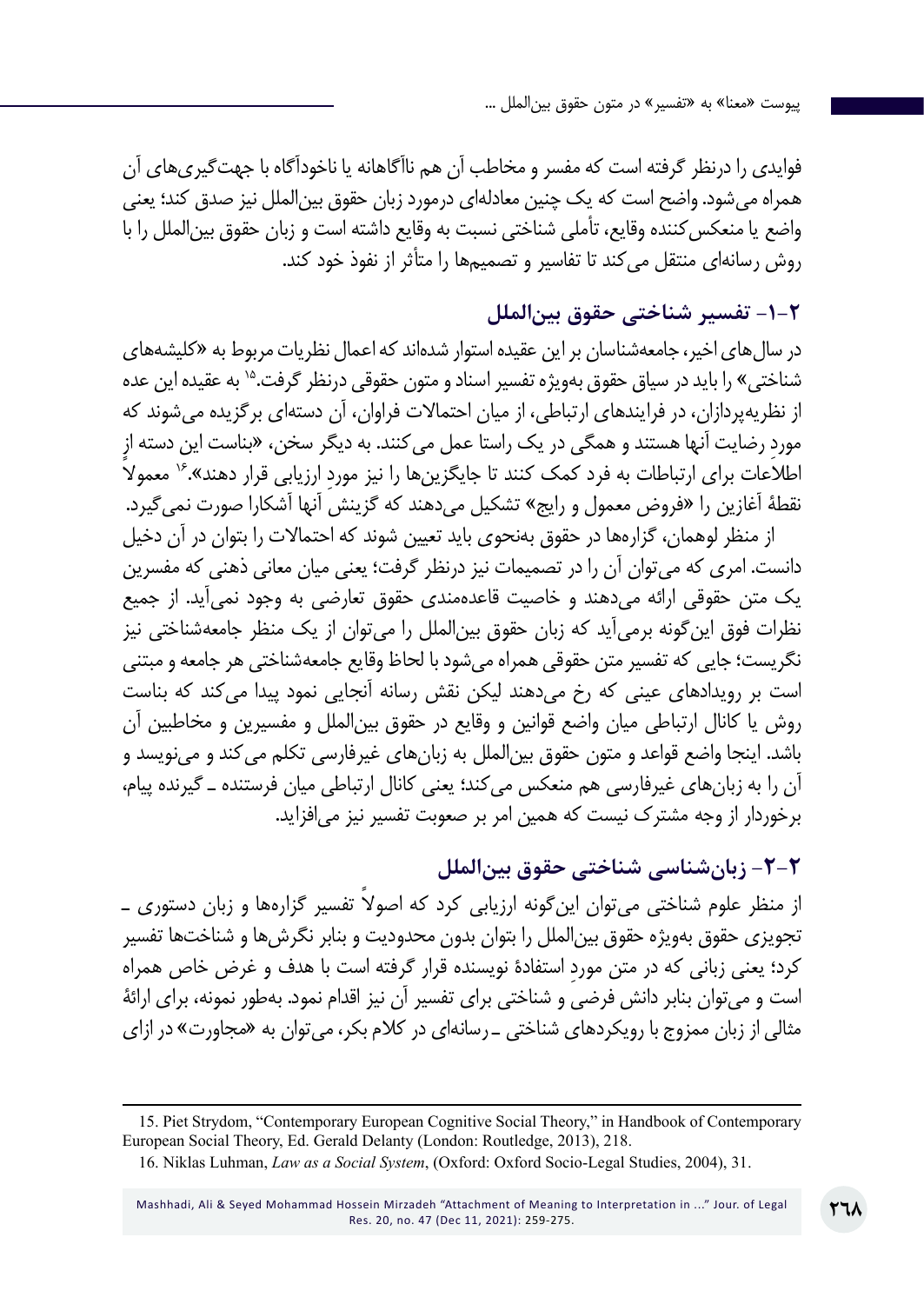»شهرکسازیهای غیرقانونی« سخن گفت<sup>17</sup>. جایی که عبارات و الفاظ بهنحوی قرار میگیرند که از حیث قانونی و حقوقی توجیهکنندة اقدامات و کنشگریهای برخی دولتها، حکومتها و رژیمها باشد. لذا این مثال در حقوق بینالملل و زبان مرسوم آن امروزه رواج زیادی دارد. هرچند آراء دیوان بین|لمللی دادگستری علی|لظاهر به طور مصرح و مصداقی نسبت به شناختی بودن مفاهیم مورد بحث در حقوق بینالملل اشارهای نداشته است لیکن با مرور برخی نظرات و آراء مشورتی میتوان بهصورت ضمنی منظور دیوان را همراستا با پژوهش حاضر دانست. بهطور نمونه، دیوان دائمی بینالمللی دادگستری در رأی مشورتی صادرۀ خود راجع به کنوانسیون اشتغال شبانه بانوان و موضوع خدمات پستی لهستانی دانزیک اعالم میکند: »وقتی دیوان قادر است با لحاظ معانی متداول و طبیعی عبارات مقررات مندرج در یک معاهده، اثری از آن استخراج نماید، دیگر امکان تفسیر همین عبارات با لحاظ معانی جدید وجود ندارد«18. مثال دیگری که میتوان آن را بهطور ضمنی تأکید دیوان بر عناصر شناختی تلقی کرد ولو اینکه در صدد محدود کردن اصول تفسیری در حقوق بینالملل است در قضیه صلاحیتهای مجمع عمومی در «پذیرش عضو جدید»<sup>۹</sup>۰ و «معبد پره هابیر»<sup>۲۰</sup> ملاحظه می شود. جایی که دیوان اعالم میکند: »دیوان ضروری میبیند اعالم کند که اولین تکلیف دادگاهی که او را صالح برای تفسیر و اعمال مقررات یک معاهده تشخیص دادهاند این است تا تالش کند به مقررات مزبور مبتنیبر »مفاهیم طبیعی و متداول آنها« اثری مترتب بداند. چنانچه عبارات مطروحه مشتمل بر معانی متداول و رایج هستند و در »سیاق« خود مفهومی منتقل میکنند، لذا نیازی به تحقیق و تفحص بیشتری نیست. این درحالی است که «معنای رایج عبارات» و «سیاق» دو مفهومی هستند که در دانش های زبان شناسی و علوم شناختی ریشه دارند و ازاین روست که ادعا می شود برای واکاوی تعاریف عبارات فوق باید با مراجعه به مبانی دانشهای مطروحه، منظور نهایی دیوان را استخراج کرد. به دیگر سخن، صرف اتکاء بر معانی تحتاللفظی ترجمهشده را بر مبنای لکسیکونها21 )از منظر دانش تکواژشناسی و واژهشناسی) نمی توان گرهگشا در امر تفسیر تلقی کرد بلکه ضروری است با ورود به مبانی دانشهای مرتبط به واکاوی عبارات مدنظر دیوان همچون »سیاق عبارات« همت گمارد. نکته مهمتر این است که نحوه انعکاس رسانهای همین آرا و نظرات دیوانهای بینالمللی نیز در تفسیر و تأویل متون دخیل میشوند و بهویژه جوامع غیر انگلیسی ـ فرانسوی زبان را متأثر می کنند.

**-3-2 تاکتیکهای غیرحقوقی )شناختی( در تفسیر اسناد حقوقی بینالمللی** نوع این پژوهش بر اساس اهداف ترسیمشده، مبتنی است بر گفتمانهایی که در دیوان بین|لمللی

21. Lexicon

<sup>17.</sup> Mona Baker, *Translation, Power and Conflict: A narrative Account*, (London: Routledge, 2006), 127 .18 رأی مشورتی دیوان دائمی بینالمللی دادگستری در قضیه خدمات پستی لهستان ـ -1925 .39 .19 دیوان بینالمللی دادگستری، ،1952 .8 .20 دیوان بینالمللی دادگستری، ،1961 32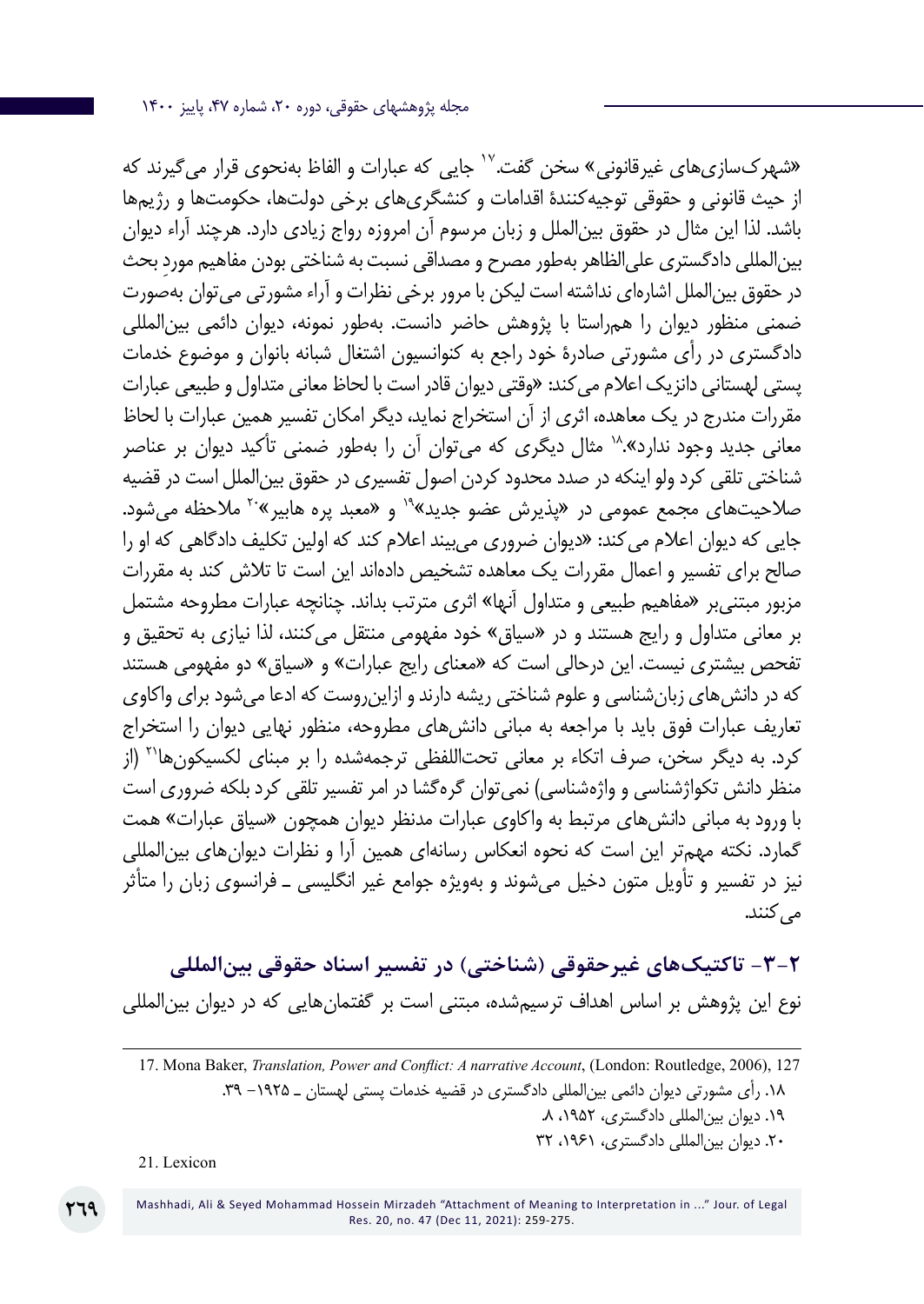دادگستری و دکترینهای حقوق بینالملل رایج است. بهطور نمونه، در قضیۀ »عواقب حقوقی ساخت دیوار در سرزمینهای فلسطین اشغالی»<sup>۲۲</sup> در سال ۲۰۰۳، گزارشگر ویژه سازمان ملل متحد در حوزهٔ حقوق بشر در سرزمینهای اشغالی، آقای جان دوگارد23 به وجود قدرت زبان رسانهای و مؤلفههای شناختی در قضیة رژیم صهیونیستی ـ فلسطین اشاره مینماید:

»زبان ابزار قدرتمندی است. این یعنی اگر واژهها را برای شرح یک وضعیت بهخوبی انتخاب کنیم ً یا بالعکس چقدر از بعد روانی و شناختی در وضعیت مؤثر هستند. در سیاست معموال از حسن تعبیر استفاده میشود. درواقع امروز رژیم صهیونیستی در منطقة وست بانک درحال ساخت دیوار است. اصولاً انتخاب واژهها و تعابیر برای این اقدام، عبارت از «دیوار حائل»، «حصار امنیتی»، «منطقهٔ<br>اتصالی» و … در بازخورد آثار آن و تصمیمات اثرگذارند […]».\*\*

طرف فلسطینی مصر بر لحاظ عبارت »دیوار« است و طرف مقابل در صدد استفاده از عبارت »حصار امنیتی« است که درنهایت، رأی مشورتی دیوان مبتنیبر عبارت »دیوار حائل« قرار میگیرد که موجب واکنش مقامات رژیم صهیونیستی میشود. اعتراض این رژیم هم داللتهای ذهنی واژة »دیوار« است که درمورد »دیوار برلین« نیز صدق میکند، جایی که به سبب محبوس کردن مردم و جلوگیری از گریز آنها، دیواری بنا میشود. لذا بهنظر میرسد تالش دیپلماتیک و زبانشناختی دولتها، رژیمها و بازیگران بینالمللی بر این است تا در گرههای راهبردی گرفتار نشوند و برای همین منظور، در تالشاند تا عبارات را مبتنیبر منظور خود استفاده کنند.

منازعات و اختالفات حول محور این عبارت میان رژیم صهیونیستی و برخی از مقامات فلسطینی در سازمان ملل متحد مبین اهمیت واژهها و عبارات و کاربرد آنها برای بیان اغراض و سیاستها است. ازآنجایی که اصولاً دیوارکشی از منظر فلسطینیان امری غیرقانونی است لذا تلاش بر این است تا مجمع عمومی و سپس، دیوان بینالمللی دادگستری متقاعد شوند که بار منبعث از آن عبارت کاسته نشود و تداعیکننده این اقدام باشد. ازاینرو، استداللهای فلسطین در رأی مشورتی دیوان مدنظر قرار می گیرد و لفظ «دیوار حائل» بهجای «مرز» یا «حصار امنیتی» رژیم صهیونیستی جایگزین میشود چراکه »حصار امنیتی« مدنظر رژیم صهیونیستی، تداعی کنندة »منطقهای تحت حاکمیت اوست که حال تصمیم گرفتهاند آنجا را حصار بکشند«. ازاینروست که گفته میشود تفسیر متون و اسناد حقوقی بین|لمللی ذاتاً سیاسی است. لوترپاخت نیز اذعان میدارد: «این حقیقت را نمی توان نادیده گرفت که تمامی اختلافات در حقوق بین|لمللی «سیاسی» هستند و تنها در درجات و شدت و ضعف با یکدیگر تفاوت دارند«25. لذا هرچند دیوانها قصد حلوفصل اختالفات در عرصة بینالمللی

.22 رأی مشورتی دیوان، گزارش ،2004 136

23. John dugrard

.24 گزارش گزارشگر »مسئلۀ حصارکشی رژیم صهیونیستی سرزمینهای اشغالی« )ویژه سازمان ملل متحد در حقوق بشر، 8 سپتامبر 2003(.

25. Harsch Lauterpacht, *The Function of Law in the International Community,* (Oxford: Oxford University Press, 2011), 163.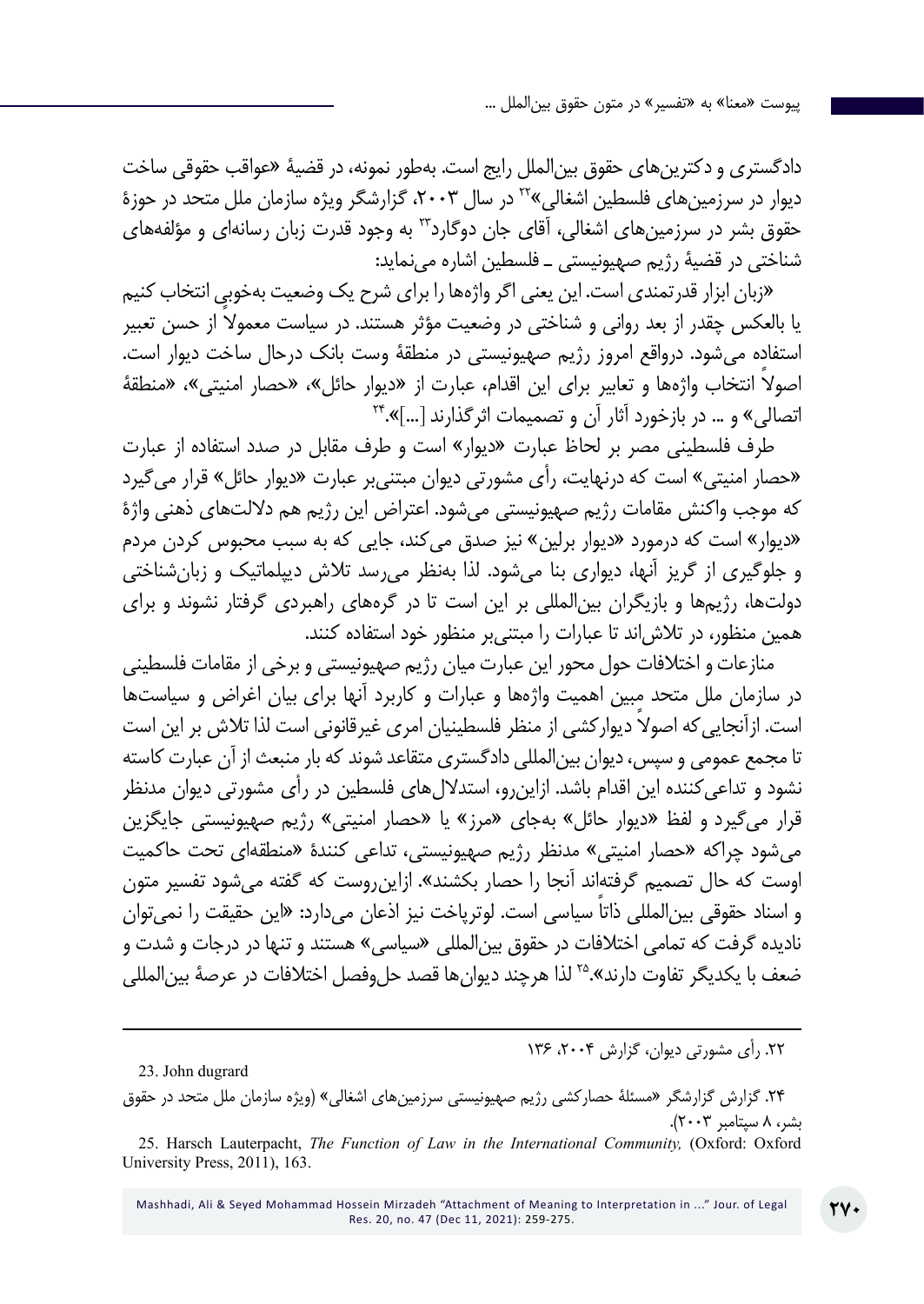دارند لیکن باید آگاه بود همین محاکم نیز برای ارائهٔ استدلال های خود ناگزیر هستند از واژهها و لغتهایی استفاده کنند که معلوم نیست مُراد طرفین را برآورده کند و اینکه هیچ تفسیری از این لغات ارائه نشود تا درنهایت، به رفع اختالفات منتج شود. نمونه دیگر از این تاکتیکها، رفتار جورج بوش، رئیسجمهور وقت آمریکا است. وی در افکار عمومی ایاالتمتحده تفکری شکل میدهد تحت عنوان »مبارزه با تروریسم« و بدینترتیب، افکار عمومی آمریکا را با نیات خود همراه میسازد26.

همین مفسر حقوق در روابط بینالملل در این باب اذعان میدارد: »درصورت عدمِوجود کلیشهها و چهارچوبهای لفظی، هیچ سیاستمداری قادر به اقناع افکار برای آغاز جنگ و حمله نیست«27. در همین راستا هم باید پذیرفت که »شکنجه« نیاز به پیش درآمد و مفهومسازی از پیش دارد تا افکار را با خود همراه کند که این کلیشه و چهارچوب عبارت است از اطالق عبارت »تکنیکها یا فنون بازجویی».^` همین فنون که از آنها در راستای «فنون بازجویی» یاد می شود شامل: شبیهسازی غرق شدن در آب، تغییرات ناگهانی و شدید دمای هوا، استمداد از ابزار و روشهای آسیب روانی و جسمانی همچون وارد آوردن استرس و دیگر روشهای مرتبط است29. این درحالی است که کنوانسیون «منع شکنجهٔ» سازمان ملل متحد در ممنوعیت شکنجه و دیگر رفتارهای غیرانسانی، غیراخلاقی و آزاردهنده اعالم میدارد: »هرگونه اقدام تعمدی که منجر به درد یا رنج روانی یا جسمانی شدید یک فرد شود[...] زمانی که این درد یا رنج را تحت نظر یا با رضایت یک کارگزار دولتی یا فرد دیگری وارد کنند که برخوردار از سمت رسمی (دولتی) است»<sup>.۳</sup>. گزارشگر ویژهٔ سازمان ملل متحد در سال 2004 طی گزارش خود اذعان میدارد:»این یکی از چالشبرانگیزترین مسائل در صحنة بینالمللی است و نیاز به بررسی مجدّانه دارد؛ «آزادیبخش شما، تروریست من است،» که این نوع نگاه درحال افزایش و تکرار تحت عنوان »مبارزه با تروریسم« است، اینجا جنگ را تروریسم و رزمندگان جنگی را تروریست معرفی میکنند که بیشک موجب نتایج ناخوشایند و اثرگذاری در اعمال موفقیتآمیز قواعد حقوق بینالملل بشردوستانه در موقعیتهای مربوط به خود میشود و از آن سو، هیچ نتیجة مثبتی هم بر مبارزة حقیقی با تروریسم ندارد»<sup>۳</sup>. بهطور نمونه، در حقوق بین|لملل بشردوستانه از حیث حقوقی و تفسیر میان سه عبارت: «نیروهای مسلّح»، «نیروهای مسلّح معارض» و «دیگر گروههای مسلح سازماندهی شده» تفاوت وجود دارد<sup>۳۲</sup>. این درحالی است که عبارت «تروریست» همچنان مورد

- 31. UNDOC E/ CN. 4/ Sub / 2004 / 40, 25 june 2004 [72].
- 32. P. Additional to the Geneva Conventions of 12 August 1949.

<sup>26.</sup> Wojtek Wolfe, *Wining the War of Words: Selling the War on Terror from Afghanistan to Iraq*, (London: Praeger Security International, 2009), 2.

<sup>27.</sup> Ibid.

<sup>28.</sup> Yuval Ginbar, *Why not Torture Terrorists: Moral, Practical, and Legal Aspects of the Ticking Bomb Justification for Torture*, (Oxford: Oxford University Press (OUP), 2010), 242.

<sup>29.</sup> Jason Ralph, *Americas War on Terror: The State of 9/11 Exception from Bush to Obama*, (Oxford: Oxford University Press: (OUP), 2013), 117.

<sup>30.</sup> Convention against torture […], article 1, 1984.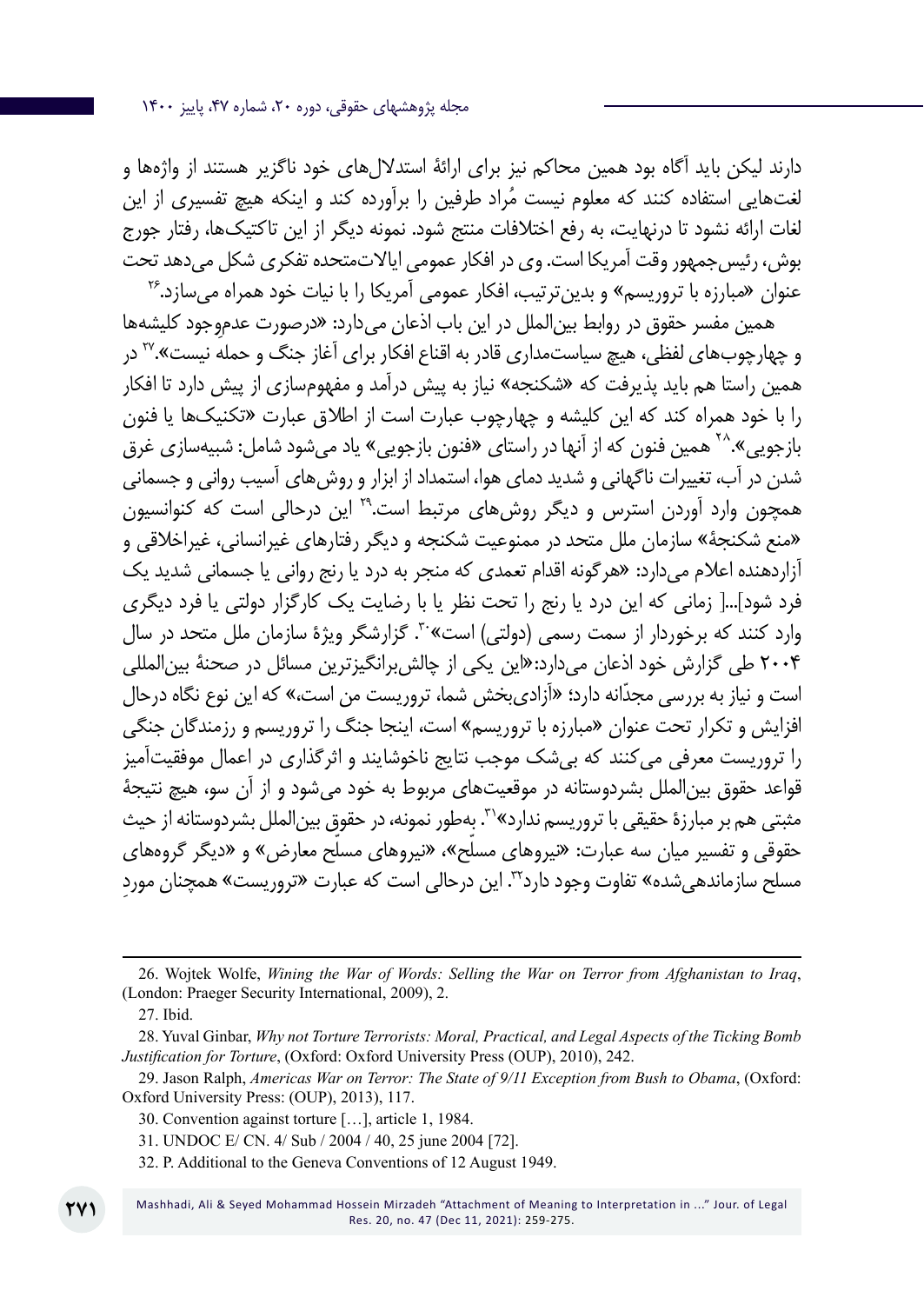بررسی از منظر ابعاد و حدود و ثغور معنایی حقوقی است33.

بنابراین با مرور مطالب فوقالذکر میتوان اشارهای داشت به سخنان جیمز کرافورد34 که در آکادمی الهه راجع به حاکمیت حقوق بینالملل سخنرانی میکرد، اشارهای داشت. او در سخنانش اعالم میکند: »حقوق بینالملل هم ابزار ارتباطات است و هم محدودیت، زبانی است که هم ممکن است باعث ادامهٔ اختلافات شود و هم ممکن است مسبّبٍ برطرف شدن اختلافات شود.»<sup>۳۵</sup>

رونالد دورکین<sup>۳۶</sup> معتقد است حقوق "«عمیقاً و شدیداً سیاسی» است<sup>۳۷</sup> که می توان این اظهارنظر را در تفسیر حقوقی نیز دخالت داد که بُعدی از ابعاد تفسیر شناختی نیز محسوب میشود. او معتقد است تفسیر متن و اسناد در حقوق بینالملل همچون بازرسی است که ارزش ذاتی حقوق منوط به مفسر آن می شود.^<sup>۳</sup>

## **نتیجهگیری**

وجه مشترک زبان تخصصی حقوق بین|لملل تلفیق دانش های زبان شناسی، مطالعات شناختی ــ رسانهای و مبانی حقوقی بینالمللی است؛ یعنی نویسندگان و متکلمین حقوق بینالملل که از زبان تخصصی آن بهرهمند میشوند آگاهانه یا ناخودآگاه از مبانی علوم مزبور بهرهمند شوند تا قادر باشند فهم و درک صحیحی از تحوالت داشته باشند.

از همین روست که بنابر پیچیدگیهای موجود در راه برگرداندن و تفسیر صحیح واژهها، زبان شناسان و زباندانان مطرح بینالمللی همچون دانیکا سلسکویچ39 ً اعتقاد دارند که اصوال در مسئلۀ زبان و ترجمه، مواجه با تعداد پرشماری از واژهها و کلماتی هستیم که عملاً قابلیت ترجمه لفظی و عینی به زبانهای دیگر ندارند. چنانچه بپذیریم که حقوق بینالملل نیز همانند دیگر زبانهای تخصصی، بهرهمند از نوعی از انواع زبانهای رایج و روزمره است که با کانالهای ارتباطی انگلیسی ـ فرانسوی زبان تولید میشود، باید پذیرفت که واکاوی ـ تفسیر و تحلیل صحیح آن نیازمند شناخت هرچه بیشتر عناصر غیرحقوقی همچون عناصر شناختی ـ زبانشناختی و سنخ انعکاس رسانهای آنها مبتنی بر نحوه قرارگیری واژهها در جملات (نظام نحوی) است. یکی از اصلی ترین علل این ادعا نیز ابتنا تفسیر یک سند بینالمللی بر ترجمه الفاظ، مفاهیم و واژههاست. ترجمه از زبانی به زبان دیگر (چه در بُعد لفظی و چه در بُعد مفهومی) اقدامی زبانشناختی ــ شناختی محسوب میشود که بهویژه رویکردهای اتخاذی رسانهها در بازپخش گفتمانهای موجود در حقوق بینالملل نیز آن را

33. Ben Saul, Terrorism

34. James Crawford, Chance, *Order, Change: The Course of International Law*, (Leiden: Brill, 2014), 320

35. Ibid., 320.

36. Ronald Dowrkin

37. Ronald Dowrkin, "Law as Interpretation," *Critical Inquiry*, 9(1) (1982): 60.

38. Joseph Raz, *Between Authority and Interpretation: On the Theory of Law and Political Reason,*  (Oxford: Oxford University Press 2010), 103.

39. Danica Seleskovitch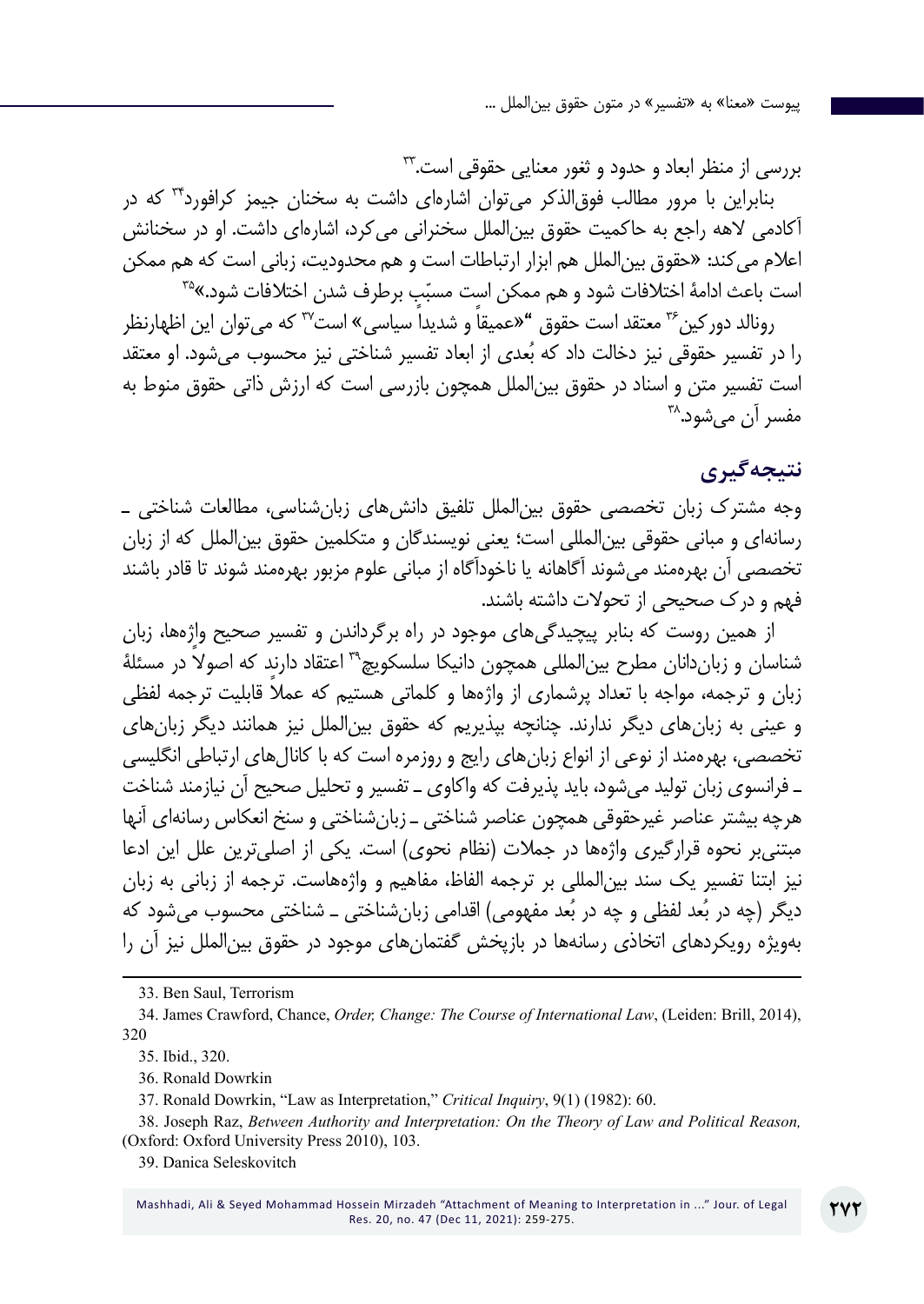مجله پژوهشهای حقوقی، دوره ،20 شماره ،47 پاییز 1400

متأثر میکند. برای فهم هرچه بهتر متون و اسناد حقوقی بینالمللی، ضمن شناخت عناصر شناختی و گفتمانی حاکم بر روال دولتها و مراجع حقوقی بینِ المللی، باید شناخت قابلتوجهی از زبان مبدأ حقوق بینالملل وجود داشته باشد تا بدینترتیب، ضمن تولید صحیح متون، در تفسیر نیز با آگاهی کامل عمل شود. در مواد 31 و 32 کنوانسیون وین حقوق معاهدات و همچنین، آراء برشمایشده دیوان بینالمللی دادگستری در این اثر اشاره شد که عبارات مستعملی همچون »سیاق« و »معنای رایج عبارات« مفاهیمی هستند که در علوم دیگر همچون علوم شناختی و زبانشناسی دارای سابقه و ریشههای مفهومی هستند و حتی میتوان رمزگشایی از معنای حقیقی آنها را نیز در گرو تعاریفشان در ذیل علوم مزبور قلمداد کرد؛ یعنی از این منظر، حقوق معاهدات و دیوان بینالمللی دادگستری بهنحوی غیرمستقیم به عناصری اشاره می کنند که ریشه در دیگر دانش ها دارند، ولو اینکه مستقیماً از زبانشناختی یا شناختی بودن آنها سخن به میان نمیآورند.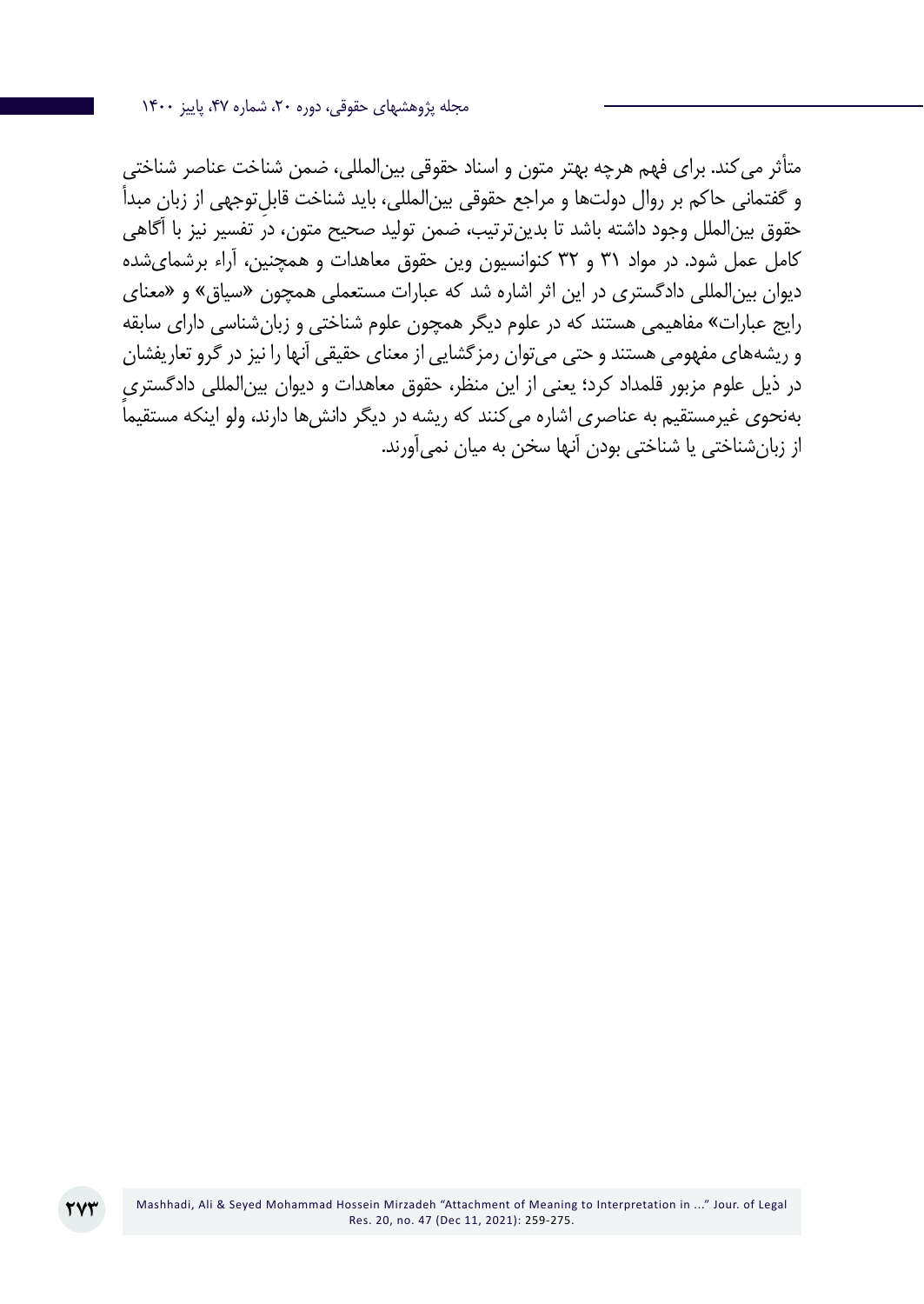**فهرست منابع** الف( منابع فارسی رأی مشورتی دیوان دائمی بینالمللی دادگستری در قضیه خدمات پستی دانزیک لهستان، ،1952 .39 رأی مشورتی دیوان، گزارش ،2004 136 گزارش گزارشگر ویژه سازمان ملل متحد. »مسئلة حصارکشی اسرائیل سرزمینهای اشغالی«. سازمان ملل متحد، 8 سپتامبر.2003 میرزاده، سیدمحمدحسین. ترجمه شفاهی کنفرانسهای بینالمللی. تهران: انتشارات جنگل جاودانه. .1397 ب( منابع انگلیسی

Baker, Mona. *Translation. Power and Conflict: A narrative Account*. London: Routledge, 2006.

Cheng, Tain Heng. *When International Law Works: Realistic Idealism After 11/9 and the Global Recession*. Oxford: Oxford University Press: 2012.

Crawford, James. *Chance, Order, Change: The Course of International Law*. Leiden: Brill, 2014.

Dowrkin, Ronald. "Law as Interpretation." *Critical Inquiry*, 9(1) (1982): 179-200.

Estuar, Ma Regina E., Nico A. Canoy, Sherri McCarthy, Ariel Stone, Tristyn Campbell, Megan Reif, Emily Mulloy, Ellora Puri, and Jas Jaafar, "P*erspectives on Invasion in South and Southeast Asia."* in *International Handbook of War (*Peace Psychology Book Series), edited by Kathleen Malley- Marrison, Andrea Mercurio and Gabriel Twose, 467-486. New York, NY, 2012.

Ginbar, Yuval, *Why not Torture Terrorists: Moral, Practical, and Legal Aspects of the Ticking Bomb Justification for Torture*. Oxford: Oxford University Press (OUP), 2010.

Kaplan, Sarah, "*Framing Contests: Strategy Making Under Uncertainty.*" *Organization Science*, 19(5) (2008): 729-752.

Labonte, Melissa, H*uman Rights and Humanitarian Norms, Strategic Framing, and Intervention: Lessons for Responsibility to Protect. 1<sup>st</sup> Ed. London: Routledge, 2013.* 

Lauterpacht, Harsch. *The Function of Law in the International Community*. Oxford: Oxford University Press, 2011.

Loveridge, Ray. "Institutional Theory." In The Oxford Handbook of *Strategy,* edited by David Faulkner and Andrew Cmpbell. Oxford: Oxford University Press, 2006.

Luhman, Niklas. *Law as a Social System.* Oxford: Oxford Socio-Legal Studies, 2004.

Ralph, Jason. *Americas War on Terror: The State of 9/11 Exception from Bush to Obama*. Oxford: Oxford University Press (OUP), 2013.

Raz, Joseph. *Between Authority and Interpretation: On the Theory of Law and Political Reason*. Oxford: Oxford University Press, 2010.